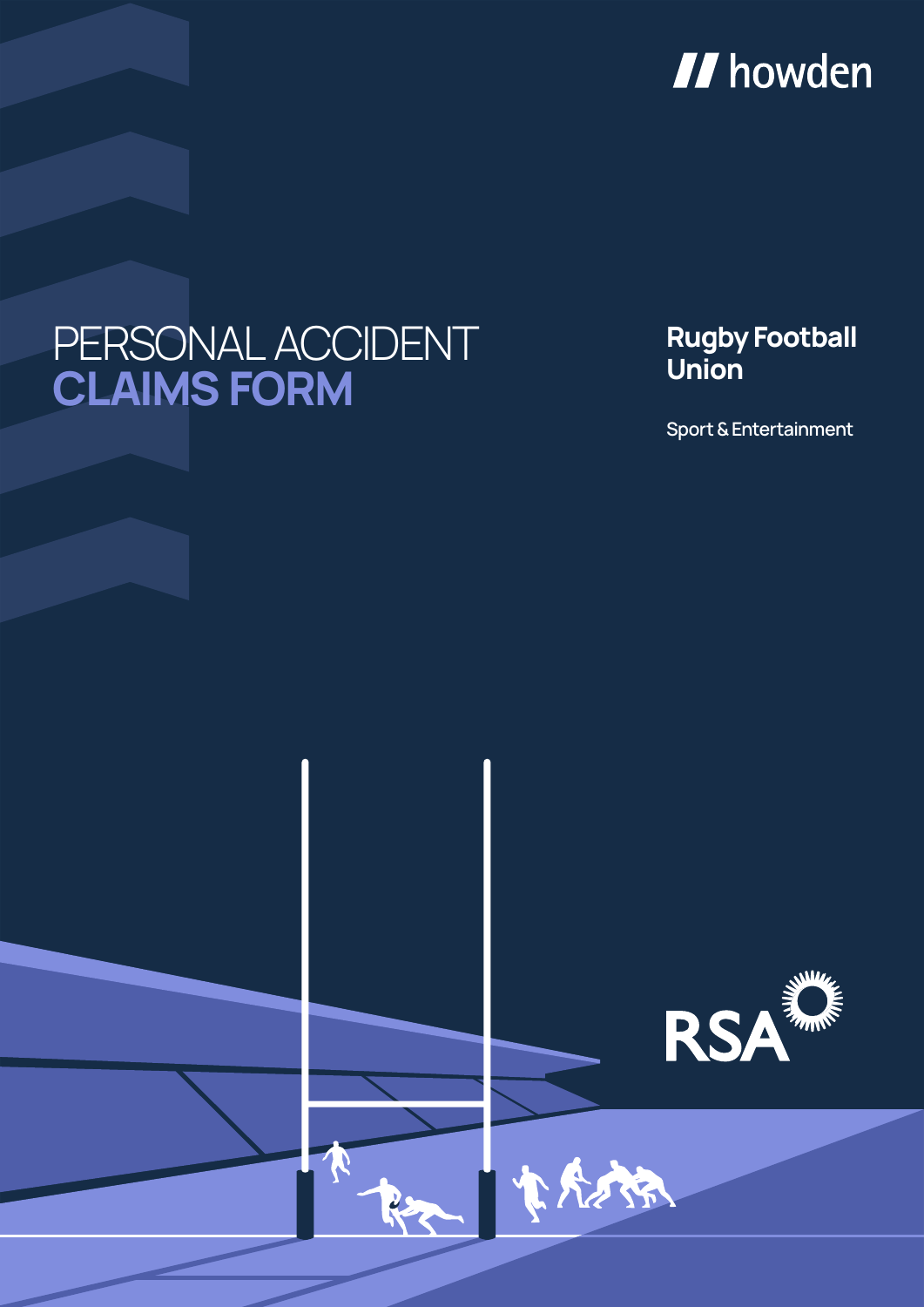### Personal Accident Claims Form

Please return completed claim form and medical certificate(s) / other evidence to:

#### **Howden, Tricorn House, 51 - 53 Hagley Road, Birmingham, B16 8TP**

Policy Number: PA00022913

Claims Reference (If known):

#### **Notes for Policy Holders**

- 1. Further Statements of Fitness for Work are required at regular intervals during periods of disablement. The Group may subsequently require a Medical Report from the Insured Person's Doctor.
- 2. The Insured Person may be required to submit to Medical Examination on behalf and at the expense of the Group in connection with any claim.
- 3. Please use separate sheets of paper to respond to questions where there is insufficient space on this form.

## 1. Proposer Details

| <b>Full name:</b>            | Rugby Football Union                                |
|------------------------------|-----------------------------------------------------|
| <b>Address of Proposer:</b>  | Rugby House, Twickenham Stadium, Twickenham, TW27BA |
| <b>Business Description:</b> | National Governing Body for Rugby Union in England  |

#### 2. Details of Insured/Injured Person:

| <b>Full Name:</b>                             |        |     |                               |        | Age:      |
|-----------------------------------------------|--------|-----|-------------------------------|--------|-----------|
|                                               |        |     |                               |        |           |
| Address:                                      |        |     |                               |        | Postcode: |
|                                               |        |     |                               |        |           |
| Telephone number:                             |        |     |                               |        |           |
|                                               |        |     |                               |        |           |
| Please tick the appropriate boxes             |        |     |                               | Gross: | Net:      |
| Monthly <b>No</b><br>Weekly<br><b>College</b> | Salary | r i | $\Box$<br>Wages               |        |           |
| Occupation:                                   |        |     | Relationship to Policyholder: |        |           |
|                                               |        |     |                               |        |           |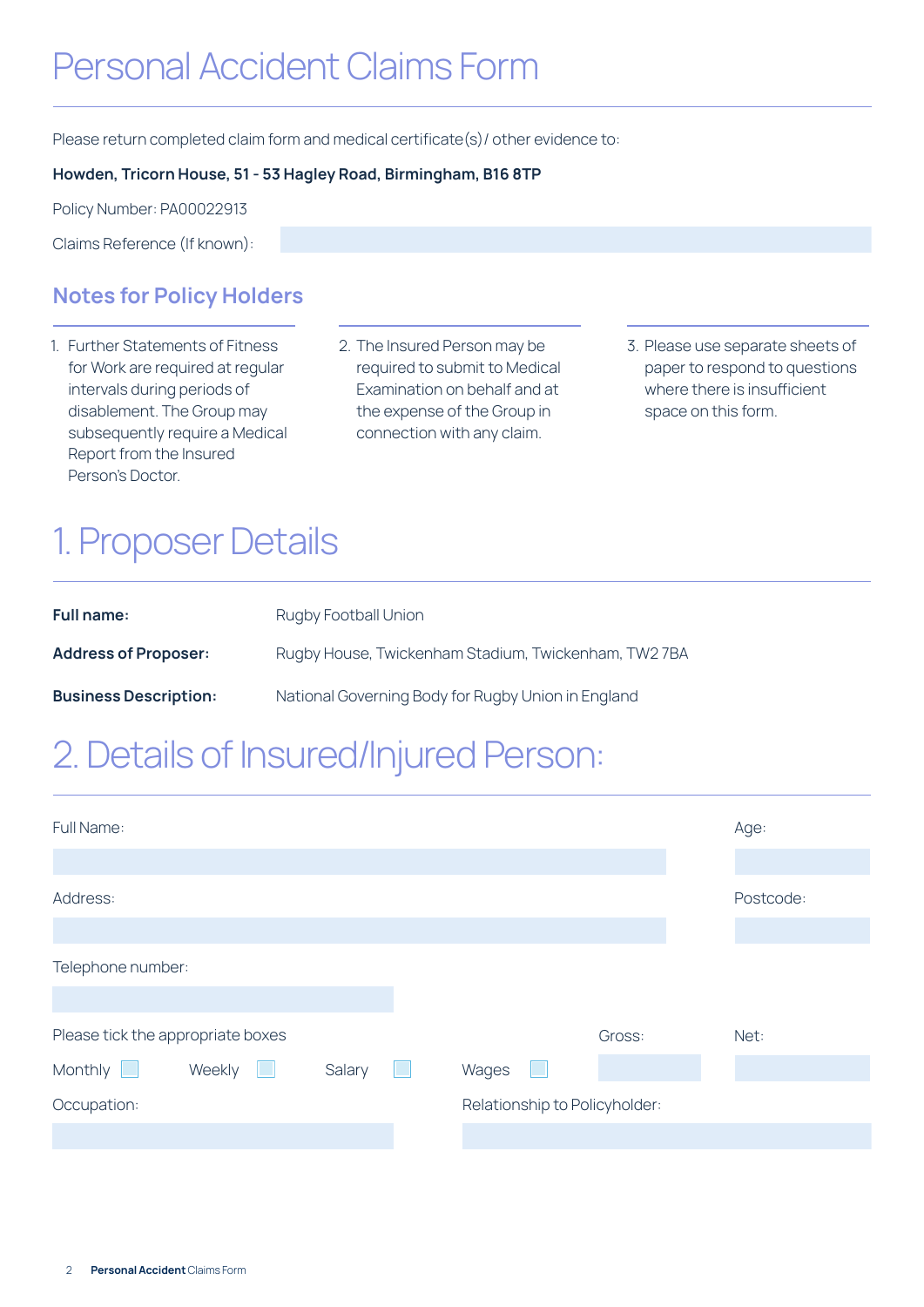## 3. Accident / illness:

| Date:                                                                                                                                                                     | Time:                     |                  |           |              |
|---------------------------------------------------------------------------------------------------------------------------------------------------------------------------|---------------------------|------------------|-----------|--------------|
|                                                                                                                                                                           |                           | am/pm            |           |              |
| Where did it happen?                                                                                                                                                      |                           |                  |           |              |
| How did it happen?                                                                                                                                                        |                           |                  |           |              |
|                                                                                                                                                                           |                           |                  |           |              |
|                                                                                                                                                                           |                           |                  |           |              |
|                                                                                                                                                                           |                           |                  |           |              |
| Name of Witness (if any):                                                                                                                                                 |                           |                  |           |              |
|                                                                                                                                                                           |                           |                  |           |              |
| Address of Witness (if any):                                                                                                                                              |                           |                  | Postcode: |              |
| Telephone number:                                                                                                                                                         | Nature of Injury/Illness: |                  |           |              |
|                                                                                                                                                                           |                           |                  |           |              |
| 4. Disablement:                                                                                                                                                           |                           |                  |           |              |
| When did incapacity start?                                                                                                                                                |                           | When did it end? |           |              |
|                                                                                                                                                                           |                           |                  |           |              |
| Has the insured/injured person previously suffered from the same or similar complaint?<br>If 'yes', give details including date complaint arose and period of incapacity: |                           |                  | Yes       | No<br>×.     |
|                                                                                                                                                                           |                           |                  |           |              |
|                                                                                                                                                                           |                           |                  |           |              |
|                                                                                                                                                                           |                           |                  |           |              |
| Was a claim made?                                                                                                                                                         |                           |                  | Yes<br>И. | $\Box$<br>No |
| If so give details:                                                                                                                                                       |                           |                  |           |              |
|                                                                                                                                                                           |                           |                  |           |              |
|                                                                                                                                                                           |                           |                  |           |              |
|                                                                                                                                                                           |                           |                  |           |              |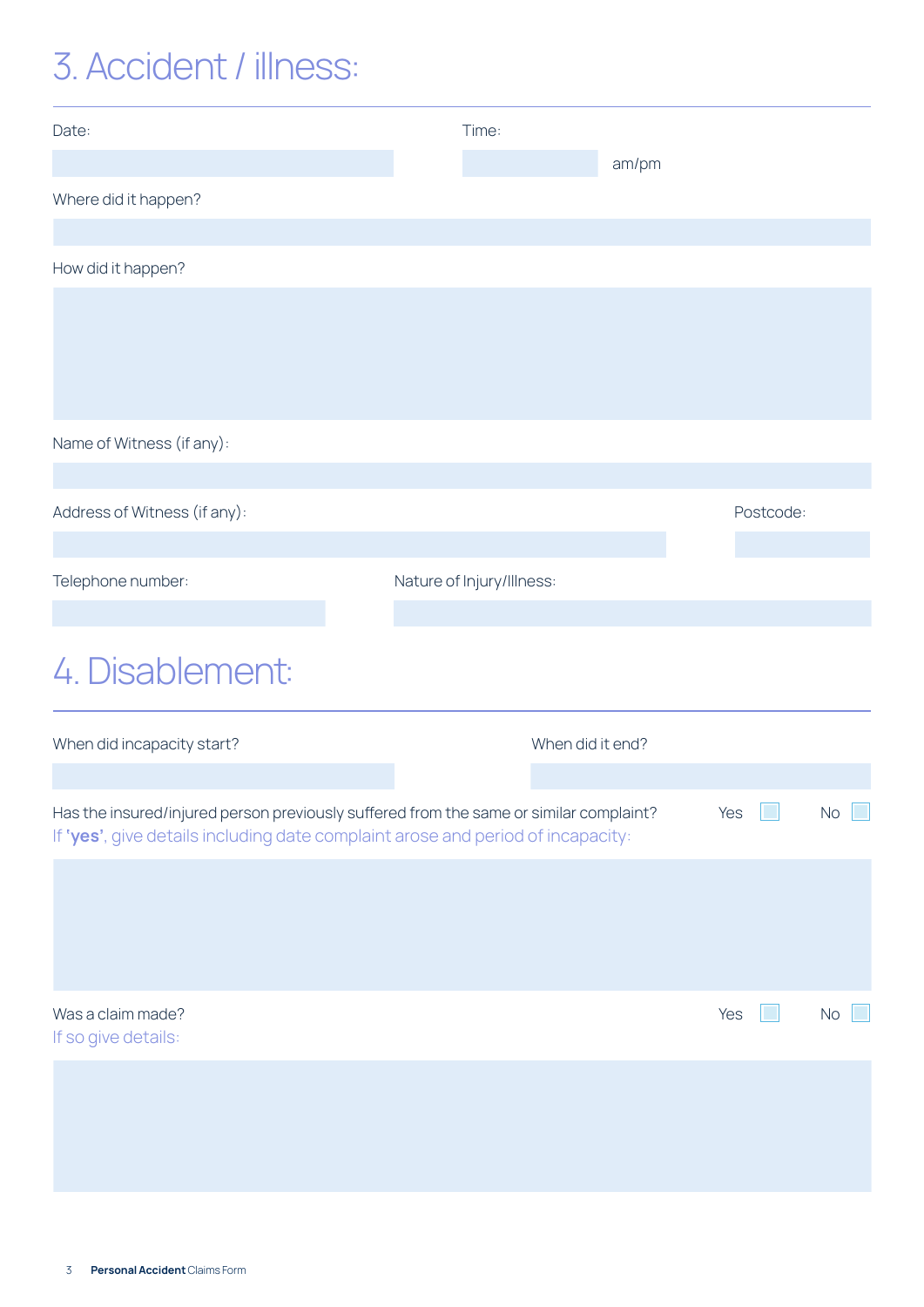### 5. Medical treatment:

| Did the insured/injured person receive medical treatment?<br>If 'yes', give details:              |  | Yes       |           | <b>No</b> |             |
|---------------------------------------------------------------------------------------------------|--|-----------|-----------|-----------|-------------|
|                                                                                                   |  |           |           |           |             |
|                                                                                                   |  |           |           |           |             |
| Is Medical Treatment ongoing?                                                                     |  | Yes       |           | <b>No</b> | <b>IT I</b> |
| Name of Doctor now Attending Insured Person:                                                      |  |           |           |           |             |
|                                                                                                   |  |           |           |           |             |
| Address: (Note - the Medical Certificate referred to should be completed by this Doctor):         |  |           | Postcode: |           |             |
|                                                                                                   |  |           |           |           |             |
| Give name and address of usual Doctor<br>(if not as above or in Medical Certificate in Section 7) |  | Postcode: |           |           |             |
|                                                                                                   |  |           |           |           |             |
| Please forward any relevant medical reports/receipts                                              |  |           |           |           |             |

#### 6. Declaration:

I/We hereby declare that the information given on this form is true to the best of my/our knowledge and belief. I/We understand that you may seek information from other insurers to check the answers I/we have provided.

| Policyholder's signature: |                      | Date: |  |
|---------------------------|----------------------|-------|--|
|                           |                      |       |  |
| Name(Print):              | Job Title/ Position: |       |  |

Please detail who you would like cheques to be made payable to: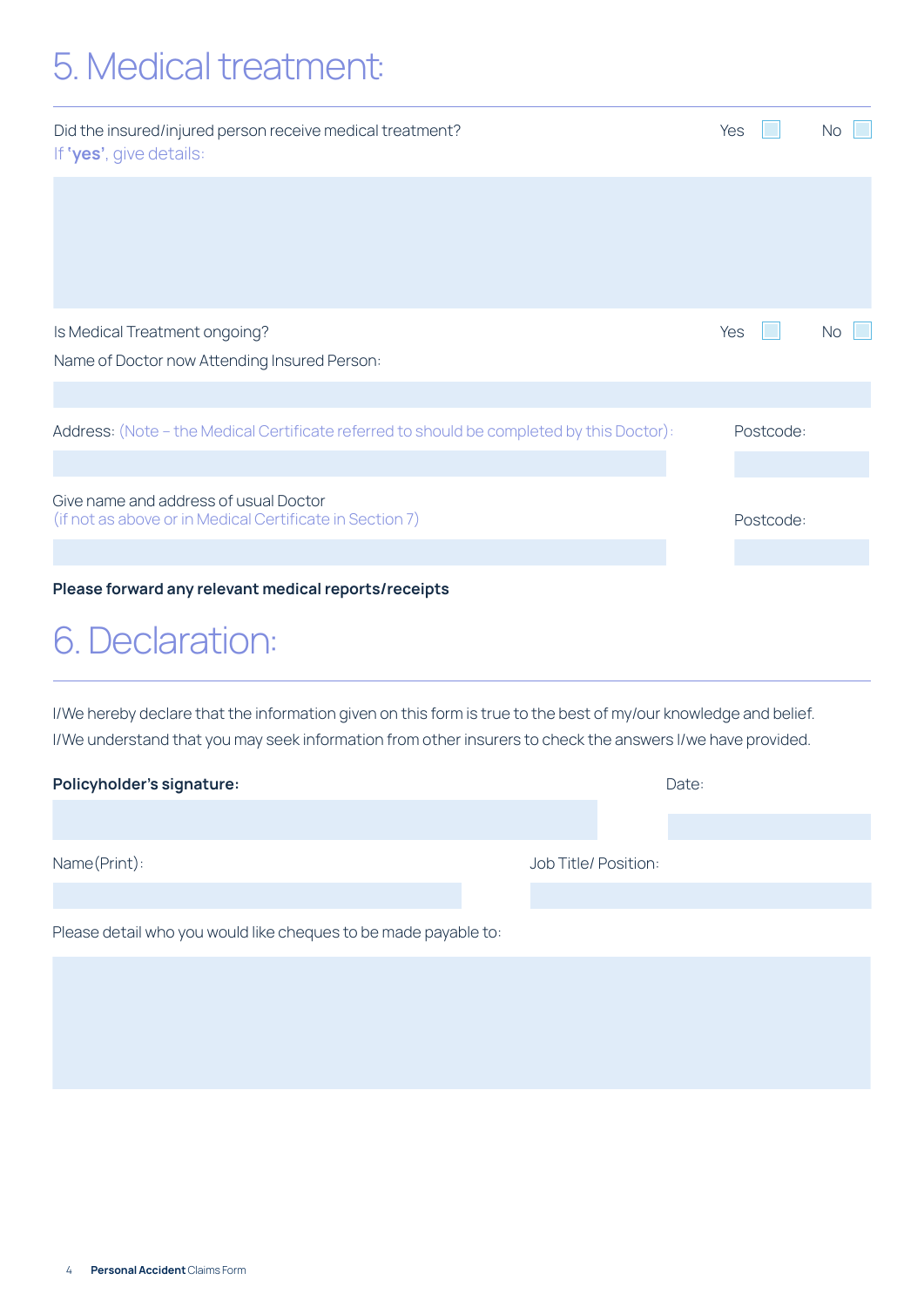## 7. Medical Certificate:

| This is to certify that Mr/Mrs/Miss/Ms:         |                                                          |                             |                   |  |  |
|-------------------------------------------------|----------------------------------------------------------|-----------------------------|-------------------|--|--|
|                                                 |                                                          |                             |                   |  |  |
| Is suffering from:                              |                                                          |                             |                   |  |  |
|                                                 |                                                          |                             |                   |  |  |
|                                                 |                                                          |                             |                   |  |  |
| And will probably be unfit to resume work until |                                                          |                             |                   |  |  |
|                                                 | Disablement from engaging in or attending usual business |                             |                   |  |  |
| or occupation commenced on:                     |                                                          |                             |                   |  |  |
| Total disablement:                              |                                                          | <b>Partial disablement:</b> |                   |  |  |
| From:                                           | To:                                                      | From:                       | $\overline{1}$ o: |  |  |
|                                                 |                                                          |                             |                   |  |  |

(Total disablement occurs when the Insured is wholly prevented from attending to his/her business or occupation. Partial disablement implies that he/she is able to transact some portion of his/her occupation).

Has your patient ever suffered from the same or similar complaint / or any contributory factors in the past? If yes, please provide details below.

| <b>Signature Qualification:</b> | Date: |           |
|---------------------------------|-------|-----------|
|                                 |       |           |
| Name:                           |       |           |
|                                 |       |           |
| Address:                        |       | Postcode: |
|                                 |       |           |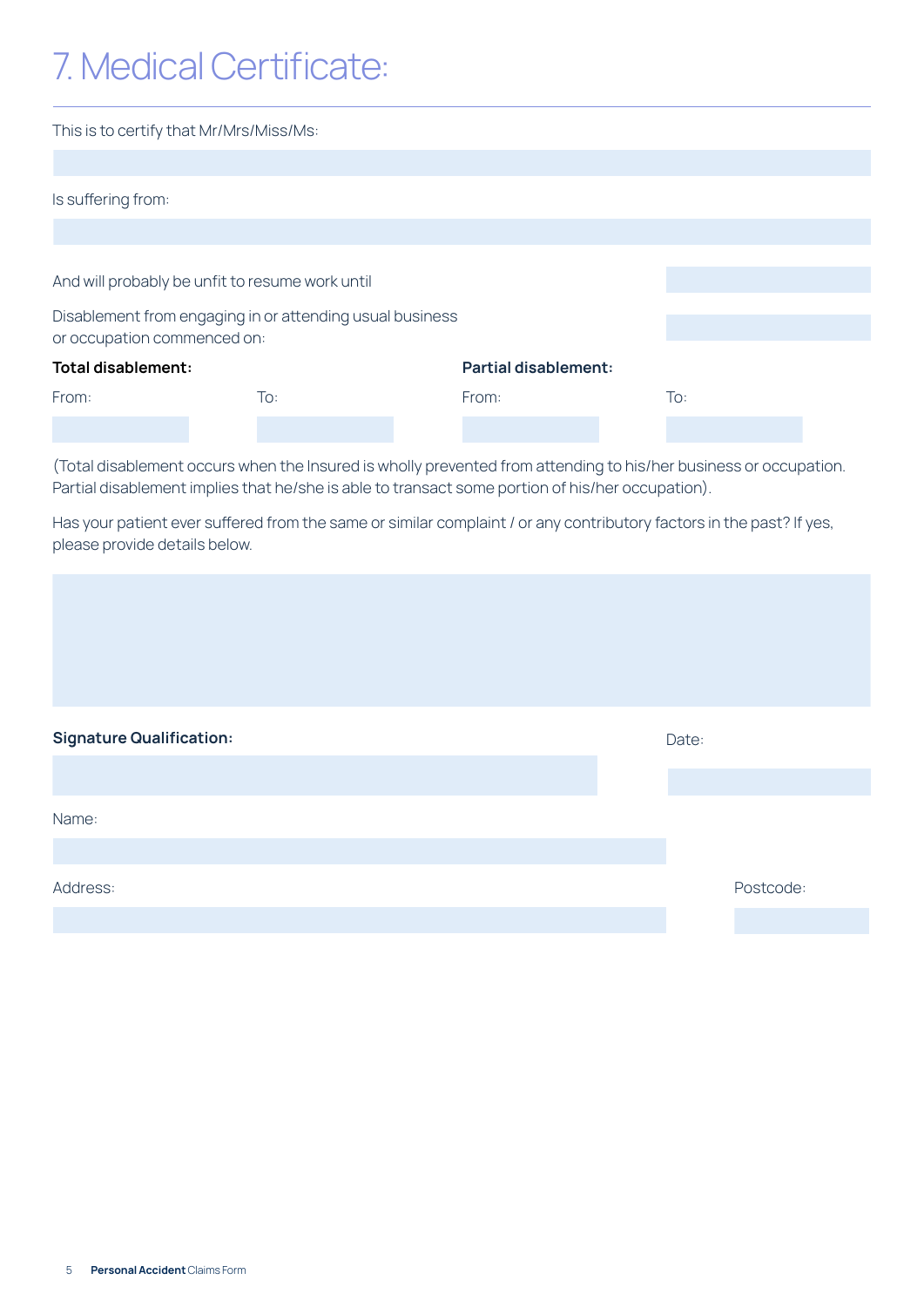### 8. Access to medical reports Act 1988

We require completion of a medical report by the doctor who is caring for you, to enable us to deal with an insurance claim. We need your consent to the supply of this report by signing in the space indicated below. Before doing so, however, you should read this note carefully, as it sets our your rights under the Access to Medical Reports Act 1988 and the procedures for dealing with reports. You do not have to give your consent to our being provided with a report but if you do, you have the right to tell the doctor you wish to see the report before it is sent to us, in which case the doctor cannot send it to us unless either he has shown it to you, or 21 days have passed without you having contacted your doctor about arrangement for you to see it. Of course, the quicker you act, the quicker the claim can be considered, and we may not be able to proceed with the claim in the absence of medical information.

Whether or not you say you wish to see the report before it is sent to us, the doctor must let you see a copy for up to six months after it is supplied, if you ask.

If you ask the doctor for a copy of the report, he can charge you a reasonable fee to cover his costs.

Once you have seen a report, before it is sent to us the doctor cannot submit it until he has your consent. You can write to the doctor asking him to amend any part of the report which you consider to be incorrect or misleading, and have attached to the report a statement of your views on any part where you and the doctor are not in agreement and which the doctor is not prepared to alter.

The doctor is not obliged to let you see any part of a report if, in his opinion, it would be likely to cause serious harm to your physical or mental health or that of others, or would indicate the doctor's intention towards you, or if disclosure would be likely to reveal information about, or the identity of another person who has supplied information about you unless that persons has consented or the information relates to, or has been supplied by a health professional involved in caring for you. In such cases, the doctor must notify you and you will be limited to seeing any remaining part of the report. If it is the whole report which is affected, he must not send it to us unless you give your consent.

#### **To be completed by the insured Person**

#### **Summary**

Before we the RSA Group/FirstAssist Rehabilitation/FirstAssist and any translation services we may we need to employ, can apply for a medical report from your doctor, we need your consent. Before signing in the space below, you should know that you have certain right sunder the Access to Medical Reports Act 1988 as detailed above, but the main points are as follows;

- You can withhold your consent
- You can see the report before it is sent to us, or during the six months after that
- You can ask the doctor if he will amend any part of the report which you consider to be incorrect or misleading. If the doctor is no in agreement, you may append your comments
- The doctor can withhold from you the report, or part of it, if they think you would be harmed by seeing it

#### **Consent to obtain a medical report**

I have been informed of my statutory rights under the Access to Medical Reports Act 1988, and, in connection with an insurance claim, hereby consent to the RSA group being provided with medical information from any doctor who at any time has attended me concerning anything which affects my physical or mental health, and I agree that a copy of this consent shall have the validity of the original.